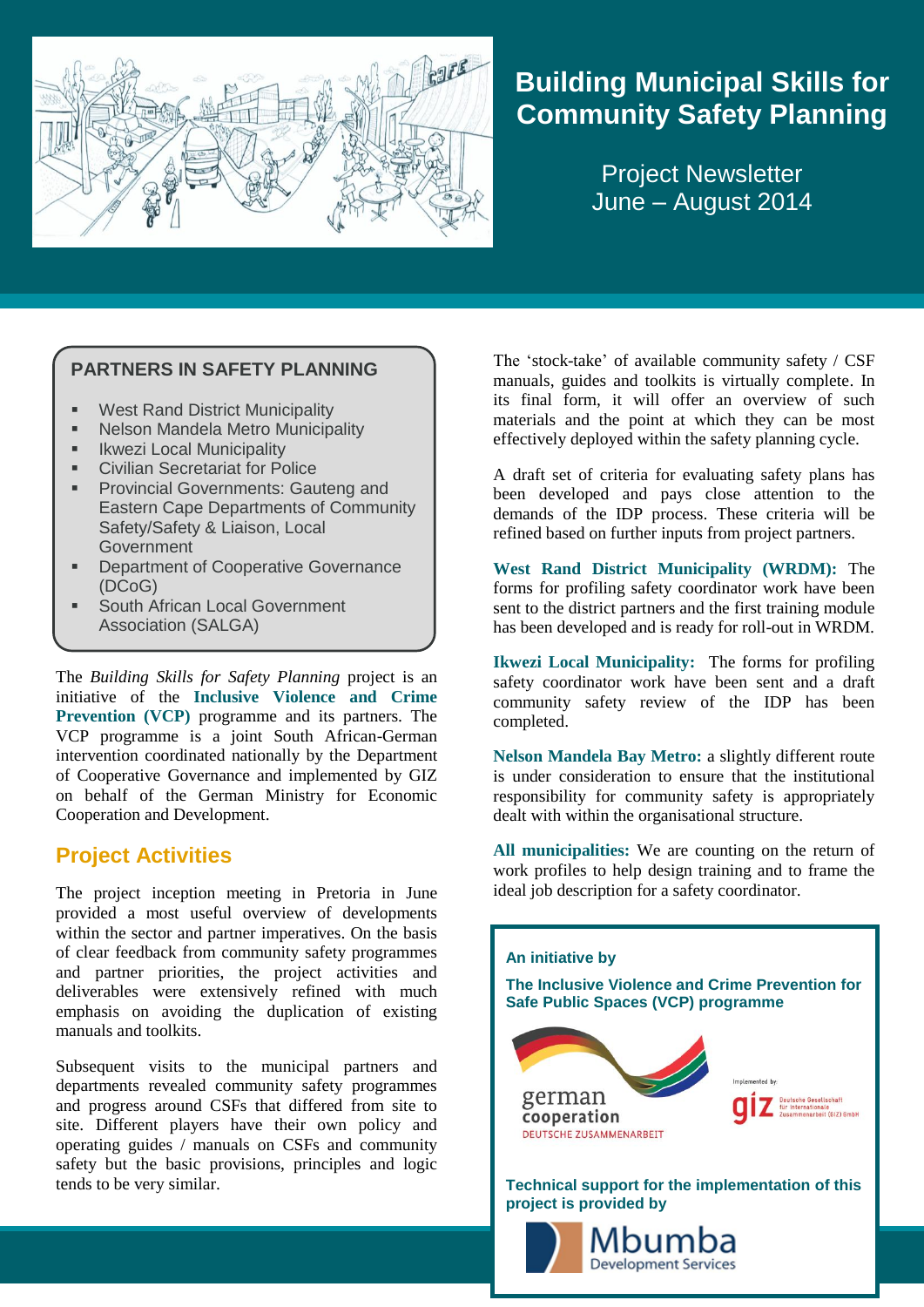### **Forthcoming Events & Activities**

- **19-21 August 2014**  WRDM Training Module 1
- **26-28 August 2014 (provisional)** Ikwezi Local Municipality Training Module 1
- **2-4 September 2014 (provisional)** Nelson Mandela Bay Metro planning session

#### **Key Insights**

- In many cases the CSF model had seen a period of rapid progress followed by a few years of stagnation and difficulty in maintaining the momentum of these critical forums. There appears to be a renewed political drive to ensure that sustainable CSFs are set in place
- Most municipalities accept that the community safety function is weak in terms of the social crime prevention dimension and tends to focus on the conventional functions of fire services, traffic, disaster management etc.
- The institutional location of community safety as a function varies across municipalities but in some cases is seen as less than ideal – some wellestablished safety programmes now suffer from institutional 'homelessness'
- Improved safety plans must show integration and coordination but can also take the form of sector products in their own right – this is the type of discretion that local government rightfully exercises as an autonomous sphere
- There is a strong argument for new safety resources to be geared to IDP cycles and to be flexible rather than prescriptive. Site visits indicated a need to frame approaches that are adaptable to municipal capacity / differing social environments
- There needs to be more understanding of the first generation of CSFs - some were highly successful and offered clear lessons
- Showing impact of safety plans and programmes is critical – there is a need to show real gains in crime and violence prevention, and appropriate ways of measuring impacts need to be developed



**Early childhood development services are an important element of a municipality's role in promoting safer communities**

## **Highlights**

#### *News from the sector*

- Nationally the Department of Cooperative Governance (DCoG) is endeavoring to improve IDPs by conducting workshops on the revised IDP framework guideline and stressing integration and the quality of sector plans. A key issue is what municipalities can actually fund as part of the implementation.
- For a small rural municipality with very few resources, the Ikwezi IDP shows a number of components where community safety has been considered. Community safety issues are linked to community / ward based planning initiatives, SAPS crime statistics are analysed for the major settlement areas, a partnership is in place with the Provincial Department of Safety and Liaison and the impact of crime on tourism is noted.
- The Eastern Cape Department of Safety and Liaison is fine tuning a Monitoring and Evaluation Framework that includes a broad range of indicators to which different line departments and civil society structures have contributed.
- Towards the end of July the GIZ Inclusive Violence and Crime Prevention Programme (VCP) and its partners held a Validation, Ownership and Pilot Training Workshop on the Toolkit for Participatory Safety Planning. The toolkit was positively received by all participants. Mxolisi Khalane of Mbumba